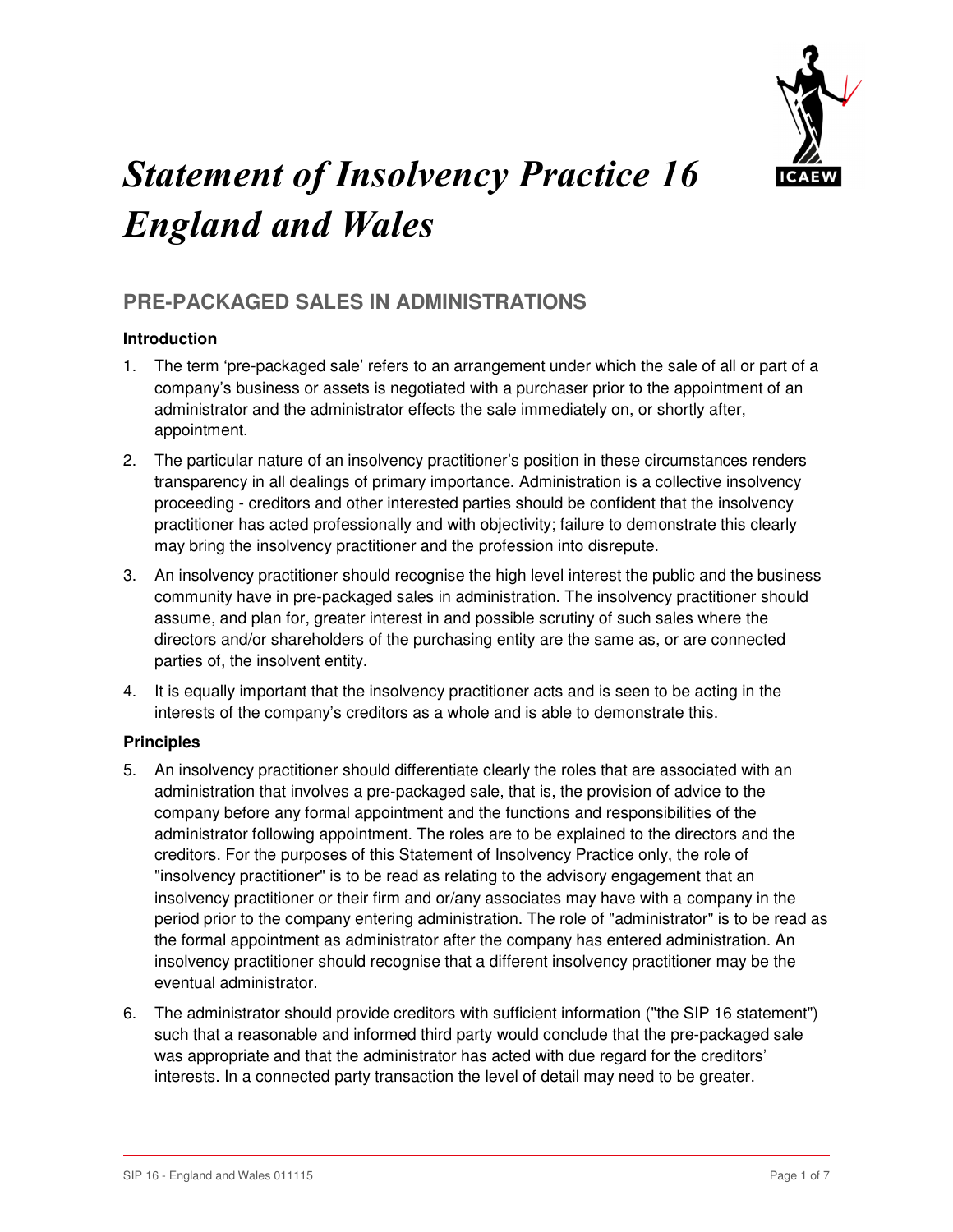# **Key compliance standards**

**Preparatory work** 

- 7. An insolvency practitioner should be clear about the nature and extent of the role of advisor in the pre-appointment period. When instructed to advise the company or companies in a group, the insolvency practitioner should make it clear that the role is not to advise the directors or any parties connected with the purchaser, who should be encouraged to take independent advice. This is particularly important if there is a possibility that the directors may acquire an interest in the business or assets in a pre-packaged sale.
- 8. An insolvency practitioner should bear in mind the duties and obligations which are owed to creditors in the pre-appointment period. The insolvency practitioner should recognise the potential liability which may attach to any person who is party to a decision that causes a company to incur credit and who knows that there is no good reason to believe it will be repaid. Such liability is not restricted to the directors.
- 9. The insolvency practitioner should ensure that any connected party considering a pre packaged purchase is aware of their ability to approach the pre-pack pool (see appendix) and the potential for enhanced stakeholder confidence from the connected party approaching the pre-pack pool and preparing a viability statement for the purchasing entity.
- 10. An insolvency practitioner should keep a detailed record of the reasoning behind both the decision to undertake a pre-packaged sale and all alternatives considered.
- 11. The insolvency practitioner should advise the company that any valuations obtained should be carried out by appropriate independent valuers and/or advisors, carrying adequate professional indemnity insurance for the valuation performed.
- 12. If the administrator relies on a valuation or advice other than by an appropriate independent valuer and/or advisor with adequate professional indemnity insurance this should be disclosed and with the reason for doing so and the reasons that the administrator was satisfied with the valuation, explained.

# **Marketing**

- 13. Marketing a business is an important element in ensuring that the best available consideration is obtained for it in the interests of the company's creditors as a whole, and will be a key factor in providing reassurance to creditors. The insolvency practitioner should advise the company that any marketing should conform to the marketing essentials as set out in the appendix to this Statement of Insolvency Practice.
- 14. Where there has been deviation from any of the marketing essentials, the administrator is to explain how a different strategy has delivered the best available outcome.

# **After appointment**

15. When considering the manner of disposal of the business or assets the administrator should be able to demonstrate that the duties of an administrator under the legislation have been met.

# **Disclosure**

16. An administrator should provide creditors with a detailed narrative explanation and justification (the SIP 16 statement) of why a pre-packaged sale was undertaken and all alternatives considered, to demonstrate that the administrator has acted with due regard for their interests. The information disclosure requirements in the appendix should be included in the SIP 16 statement unless there are exceptional circumstances, in which case the administrator should explain why the information has not been provided. In any sale involving a connected party, it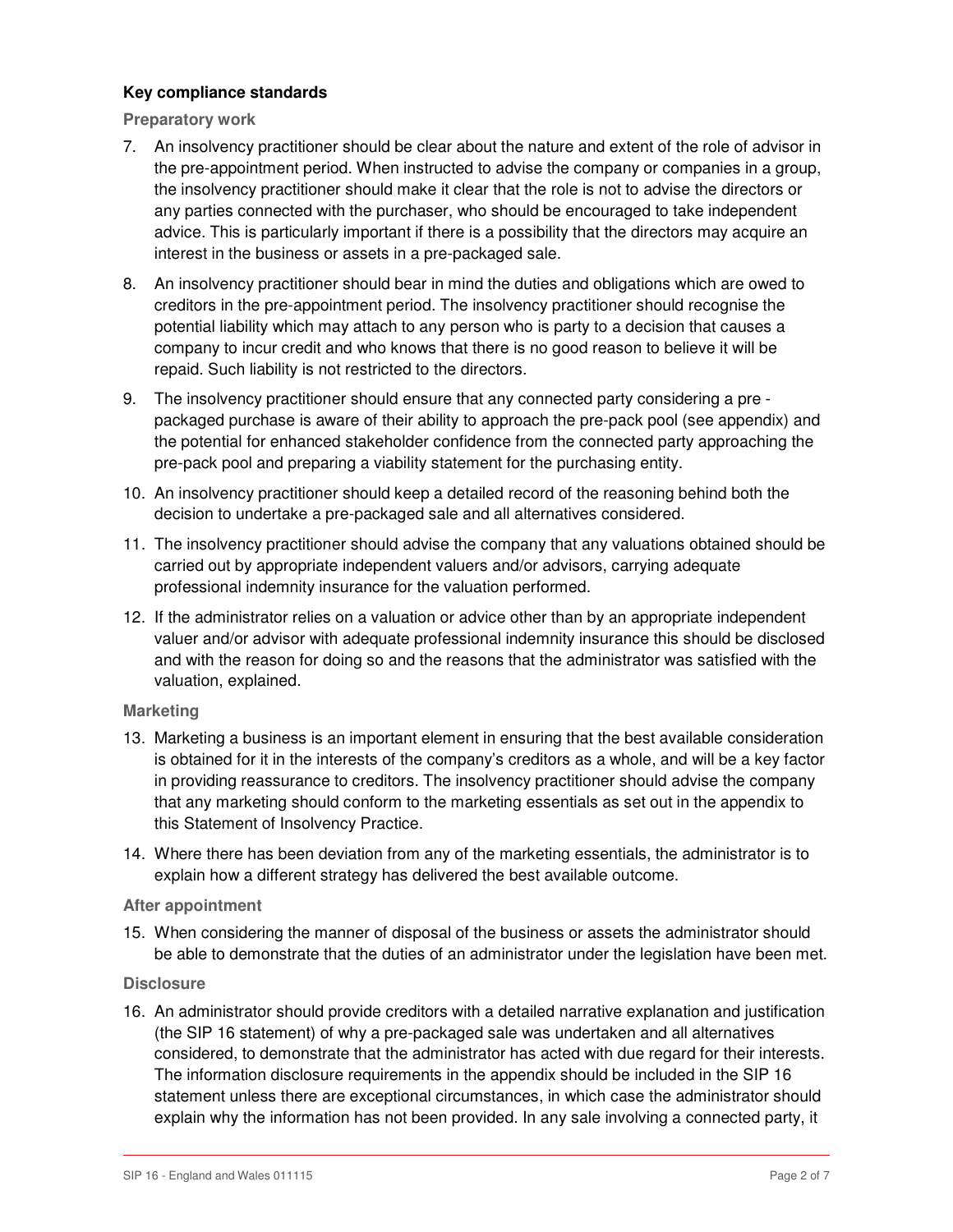is very unlikely that commercial confidentiality alone would outweigh the need for creditors to be provided with this information.

- 17. The explanation of the pre-packaged sale in the SIP 16 Statement should be provided with the first notification to creditors and in any event within seven calendar days of the transaction. If the administrator has been unable to meet this requirement, the administrator will provide a reasonable explanation for the delay. The SIP 16 statement should be included in the administrator's statement of proposals filed at Companies House.
- 18. The administrator should recognise that, if creditors have had to wait until, or near, the statutory deadline for the proposals to be issued there may be some confusion on the part of creditors when they do receive them, the sale having been completed some time before. Accordingly, when a pre-packaged sale has been undertaken, the administrator should seek any requisite approval of the proposals as soon as practicable after appointment and, ideally, the proposals should be sent with the notification of the sale. If the administrator has been unable to meet this requirement the proposals should include an explanation for the delay.
- 19. The Insolvency Act 1986 and the Insolvency (Northern Ireland) Order 1989 permits an administrator not to disclose information in certain limited circumstances. This Statement of Insolvency Practice will not restrict the effect of those statutory provisions.

**Effective date:** This SIP applies to insolvency appointments starting on or after **1 November 2015**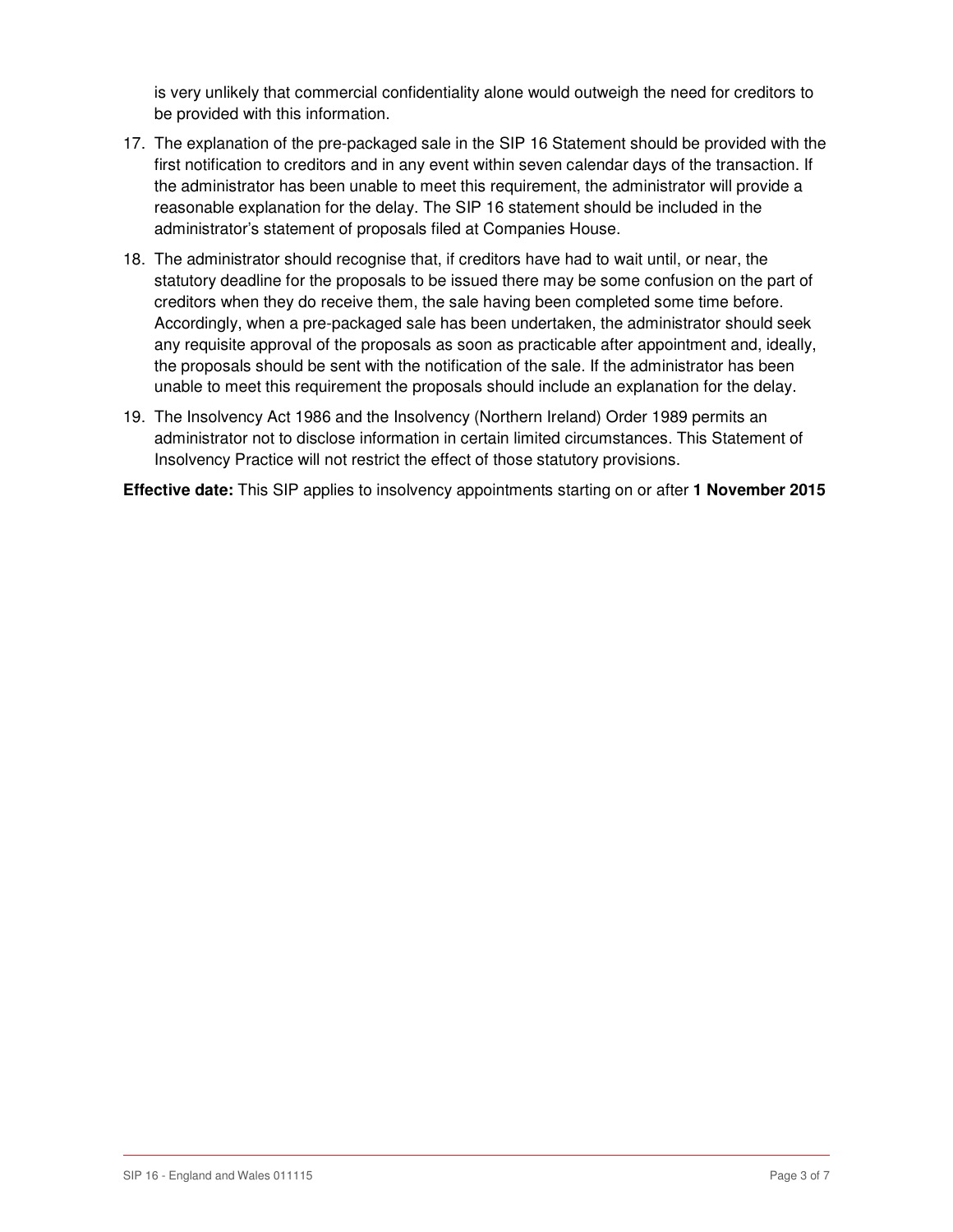# *Appendix*

# **MARKETING ESSENTIALS**

Marketing a business is an important element in ensuring that the best available consideration is obtained for it in the interests of creditors, and will be a key factor in providing reassurance to creditors. Any marketing should conform to the following:

- **Broadcast** the business should be marketed as widely as possible proportionate to the nature and size of the business – the purpose of the marketing is to make the business's availability known to the widest group of potential purchasers in the time available, using whatever media or other sources are likely to achieve this outcome.
- **Justify the marketing strategy** the statement to creditors should not simply be a list of what marketing has been undertaken. It should explain the reasons underpinning the marketing and media strategy used.
- **Independence** where the business has been marketed by the company prior to the insolvency practitioner being instructed, this should not be used as a justification in itself to avoid further marketing. The administrator should be satisfied as to the adequacy and independence of the marketing undertaken.
- **Publicise rather than simply publish** marketing should have been undertaken for an appropriate length of time to satisfy the administrator that the best available outcome for creditors as a whole in all the circumstances has been achieved. Creditors should be informed of the reason for the length of time settled upon.
- **Connectivity** include online communication alongside other media by default. The internet offers one of the widest populations of any medium. If the business is not marketed via the internet, this should be justified.
- **Comply or explain** particularly with sales to connected parties where the level of interest is at its highest, the administrator needs to explain how the marketing strategy has achieved the best available outcome for creditors as a whole in all the circumstances.

# **Information disclosure requirements in the SIP 16 statement**

The administrator should include a statement explaining the statutory purpose pursued, confirming that the transaction enables the statutory purpose to be achieved and that the outcome achieved was the best available outcome for creditors as a whole in all the circumstances.

The following information should be included in the administrator's explanation of a pre-packaged sale, as far as the administrator is aware after making appropriate enquiries:

#### **Initial introductions**

The source (to be named) of the initial introduction to the insolvency practitioner and the date of the administrator's initial introduction.

#### **Pre-appointment matters**

The extent of the administrator's (and that of their firm, and/or any associates) involvement prior to appointment.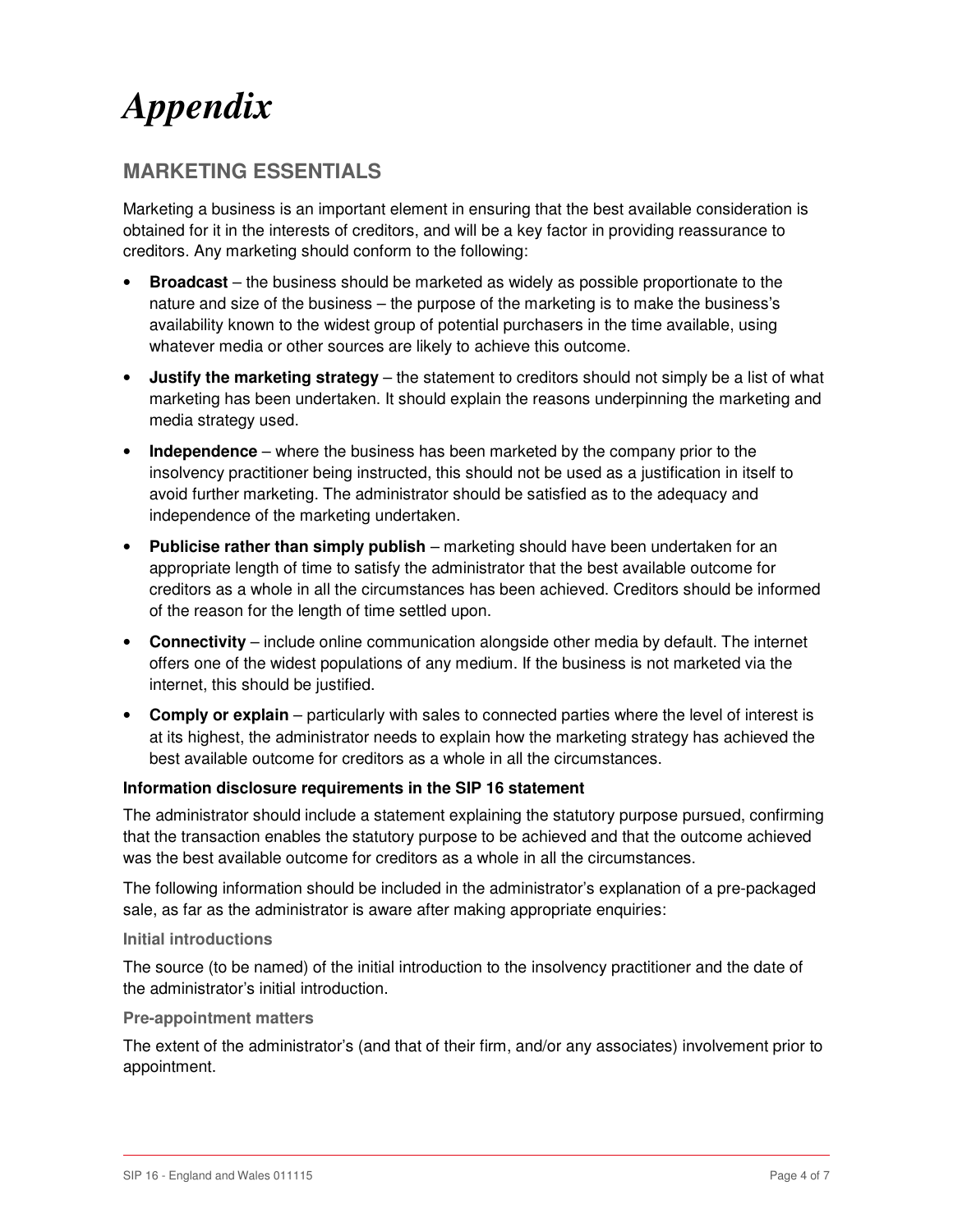The alternative options considered, both prior to and within formal insolvency by the insolvency practitioner and the company, and on appointment the administrator with an explanation of the possible outcomes.

Whether efforts were made to consult with major or representative creditors and the upshot of any consultations. If no consultation took place, the administrator should explain the reasons.

Why it was not appropriate to trade the business and offer it for sale as a going concern during the administration.

Details of requests made to potential funders to fund working capital requirements. If no such requests were made, explain why.

Details of registered charges with dates of creation.

If the business or business assets have been acquired from an insolvency process within the previous 24 months, or longer if the administrator deems that relevant to creditors' understanding, the administrator should disclose both the details of that transaction and whether the administrator, administrator's firm or associates were involved.

#### **Marketing of the business and assets**

The marketing activities conducted by the company and/or the administrator and the effect of those activities. Reference should be made to the marketing essentials above. Any divergence from these essentials is to be drawn to creditor's attention, with the reasons for such divergence, together with an explanation as to why the administrator relied upon the marketing conducted.

### **Valuation of the business and assets**

The names and professional qualifications of any valuers and /or advisors and confirmation that they have confirmed their independence and that they carry adequate professional indemnity insurance. In the unlikely event that valuers and /or advisors who do not meet these criteria have been employed, the reasons for doing so should be explained.

The valuations obtained for the business or its underlying assets. Where goodwill has been valued, an explanation and basis for the value given.

A summary of the basis of valuation adopted by the administrator or the valuers and/or advisors.

The rationale for the basis of the valuations obtained and an explanation of the value achieved of the assets compared to those valuations.

If no valuation has been obtained, the reason for not having done so and how the administrator was satisfied as to the value of the assets.

#### **The transaction**

The date of the transaction.

Purchaser and related parties

- The identity of the purchaser.
- Any connection between the purchaser and the directors, shareholders or secured creditors of the company or their associates.
- The names of any directors, or former directors (or their associates), of the company who are involved in the management, financing, or ownership of the purchasing entity, or of any other entity into which any of the assets are transferred.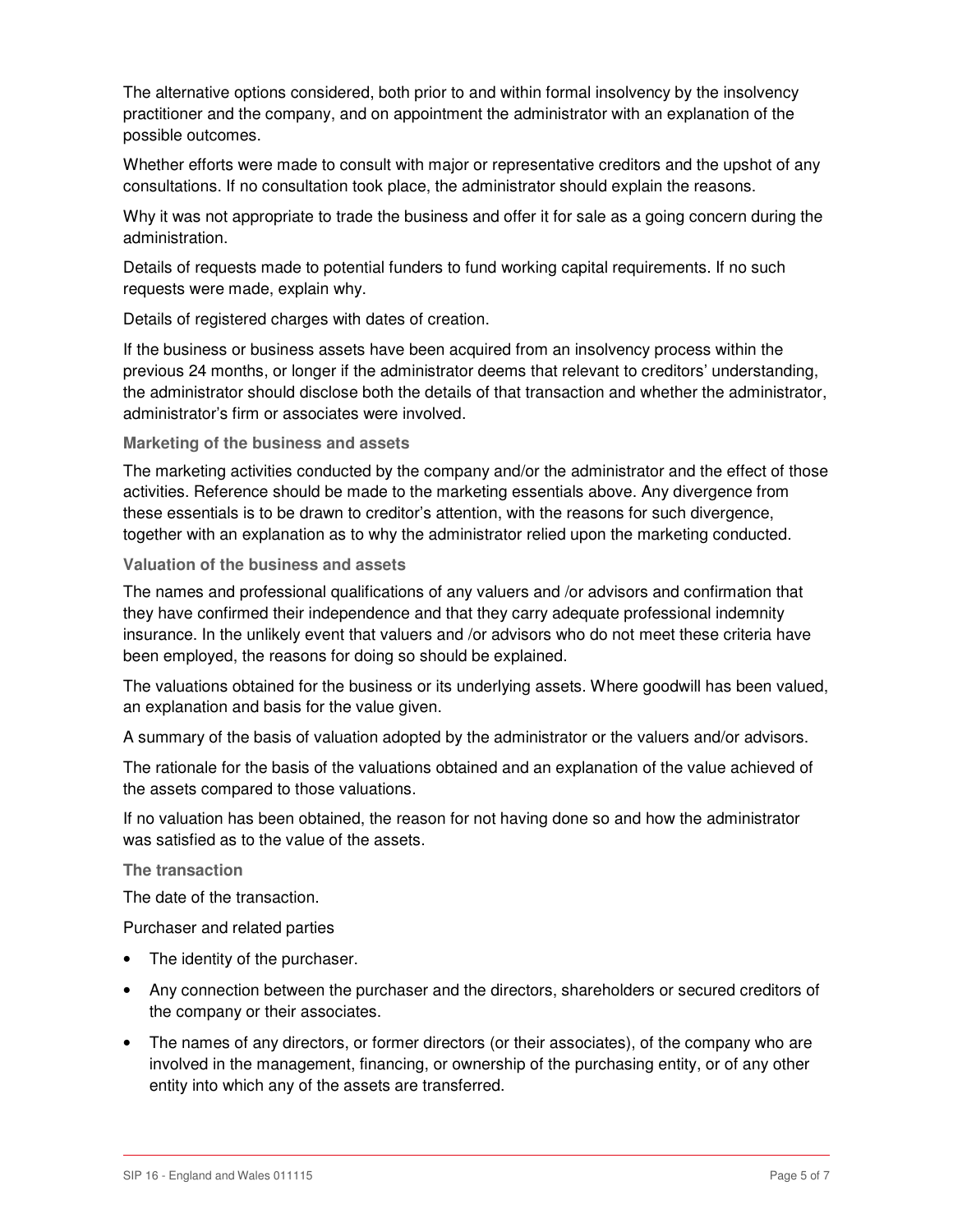- In transactions impacting on more than one related company (e.g. a group transaction) the administrator should ensure that the disclosure is sufficient to enable a transparent explanation (for instance, allocation of consideration paid).
- Whether any directors had given guarantees for amounts due from the company to a prior financier and whether that financier is financing the new business.

#### Assets

• Details of the assets involved and the nature of the transaction.

#### Sale consideration

- The consideration for the transaction, terms of payment and any condition of the contract that could materially affect the consideration.
- The consideration disclosed under broad asset valuation categories and split between fixed and floating charge realisations (where applicable) and the method by which this allocation of consideration was applied.
- Any options, buy-back agreements, deferred consideration or other conditions attached to the transaction.
- Details of any security taken by the administrator in respect of any deferred consideration. Where no such security has been taken, the administrator's reasons for this and the basis for the decision that none was required.
- If the sale is part of a wider transaction, a description of the other aspects of the transaction.

#### **Connected Party transactions only**

Where the sale has been undertaken to a connected party the additional details should be included in the SIP 16 statement.

In this context only, a connected party is as defined in section 249 and 435 of the Insolvency Act 1986 and Article 7 and Article 4 of the Insolvency (NI) Order 1989, provided that in determining whether any person or company has control under section 435(10) and Article 4(10), sales to secured lenders who hold security for the granting of the loan (with related voting rights) as part of the secured lender's normal business activities, over one third or more of the shares in the insolvent company, are not included.

#### **Pre-pack pool**

The administrator should include one of the following in the SIP 16 statement –

- a statement that the pre-pack pool has been approached by the connected party, or not;
- a statement that the administrator has requested a copy of the opinion given by the pool member.

If an opinion is made by the pre –pack pool and is provided by the connected party to the administrator, a copy of that opinion is to be included within the SIP 16 statement, clearly stating the date of that opinion.

#### **Viability statement**

A viability review can be drawn up by a connected party wishing to make a pre-packaged purchase, stating how the purchasing entity will survive for at least 12 months from the date of the proposed purchase. The connected party should consider providing a short narrative detailing what